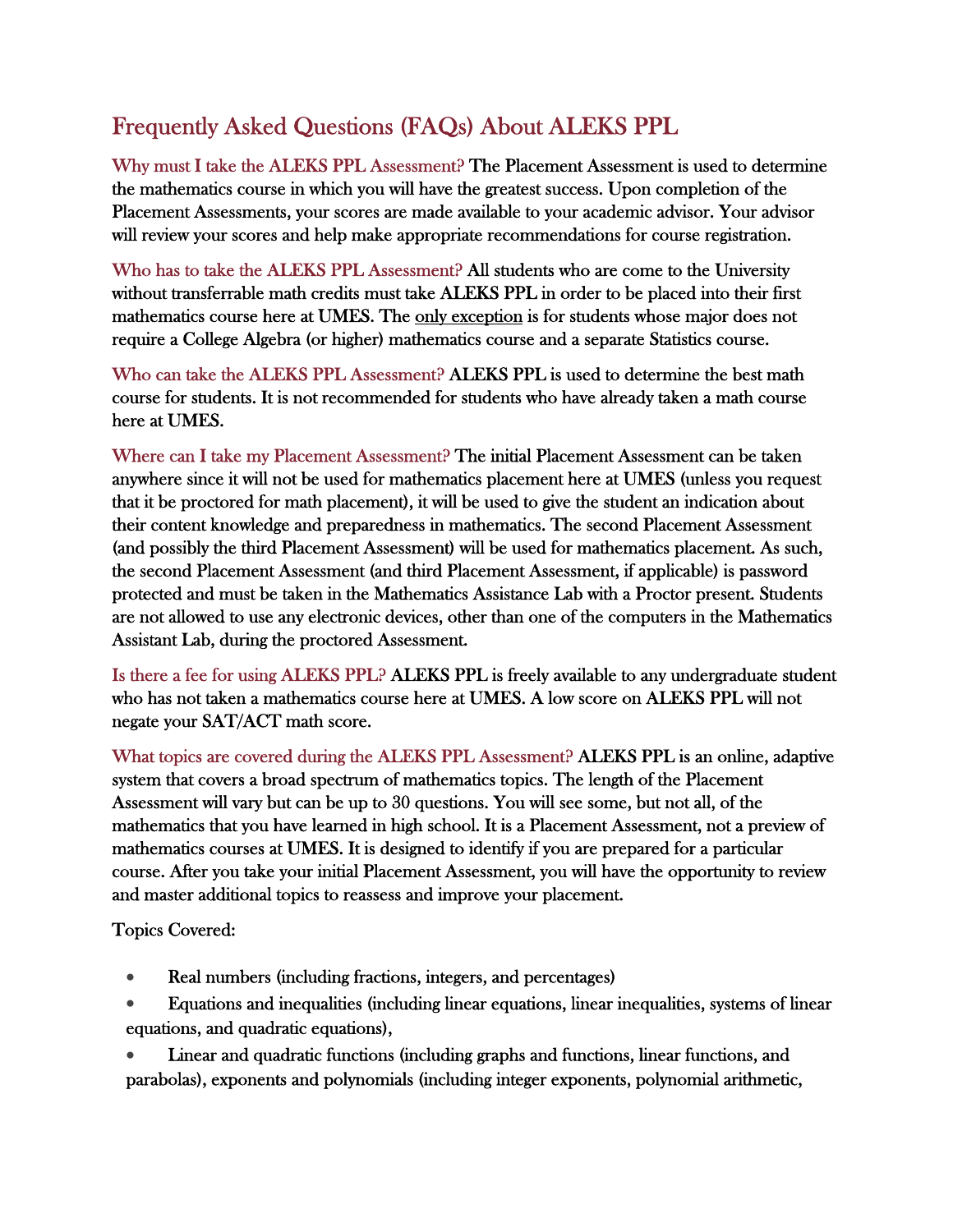factoring, and polynomial equations), rational expressions (including rational equations and rational functions

- Radical expressions (including higher roots and rational exponents)
- Exponentials and logarithms (including function compositions and inverse functions, properties of logarithms, and logarithmic equations)
- Geometry and trigonometry (including perimeter, area, and volume, coordinate geometry, trigonometric functions, and identities and equations).

Can I practice using the ALEKS input tools before I begin the Placement Assessment? ALKES will begin with a brief tutorial to make sure you are comfortable with the math palette tools before your Placement Assessment begins. The tutorial shows how to enter different types of answers, how to use the ALEKS calculator, and how to graph. If you aren't sure how to input an answer or need help while you are taking the ALEKS Placement Assessment, select the Help button below the answer pallet tools. Going to the tutorial during your Placement Assessment will NOT impact your Placement Assessment results.

What is the format of the questions on ALEKS? ALEKS is not a multiple-choice Placement Assessment. It is open-response and requires you to work out solutions with paper and pencil, then enter them into ALEKS. Scratch paper will be provided upon request.

May I use a calculator while using ALEKS? ALEKS will provide an on-screen calculator if you need one to complete a particular problem. Otherwise, you may not use a calculator.

May I use any other resources during a Placement Assessment? You may only use a pen or pencil, paper, and the resources provided within ALEKS. You should not receive assistance from friends, family, other websites, textbooks, or any other resource not provided by ALEKS. Using outside resources will lead to improper placement and potentially course failure.

Can I review a question after I've answered it? Because ALEKS is adaptive, once you submit an answer, you cannot change it. Be sure to carefully check your answer before submitting your response.

What if I see questions I don't know? You will likely be asked questions on material you have not yet learned. On such questions it is appropriate to answer, I don't know. On any question that you have familiarity with, however, it is important to do your best. I don't know is interpreted by ALEKS to mean that you do not know how to solve the topic, and this will be reflected in the Placement Assessment results. There is no penalty for incorrectly answering a question on the Placement Assessment, it only helps ALEKS understand what you know and don't know.

Are Placement Assessments timed? Yes, you have 90 minutes to complete a Placement Assessment once it has begun.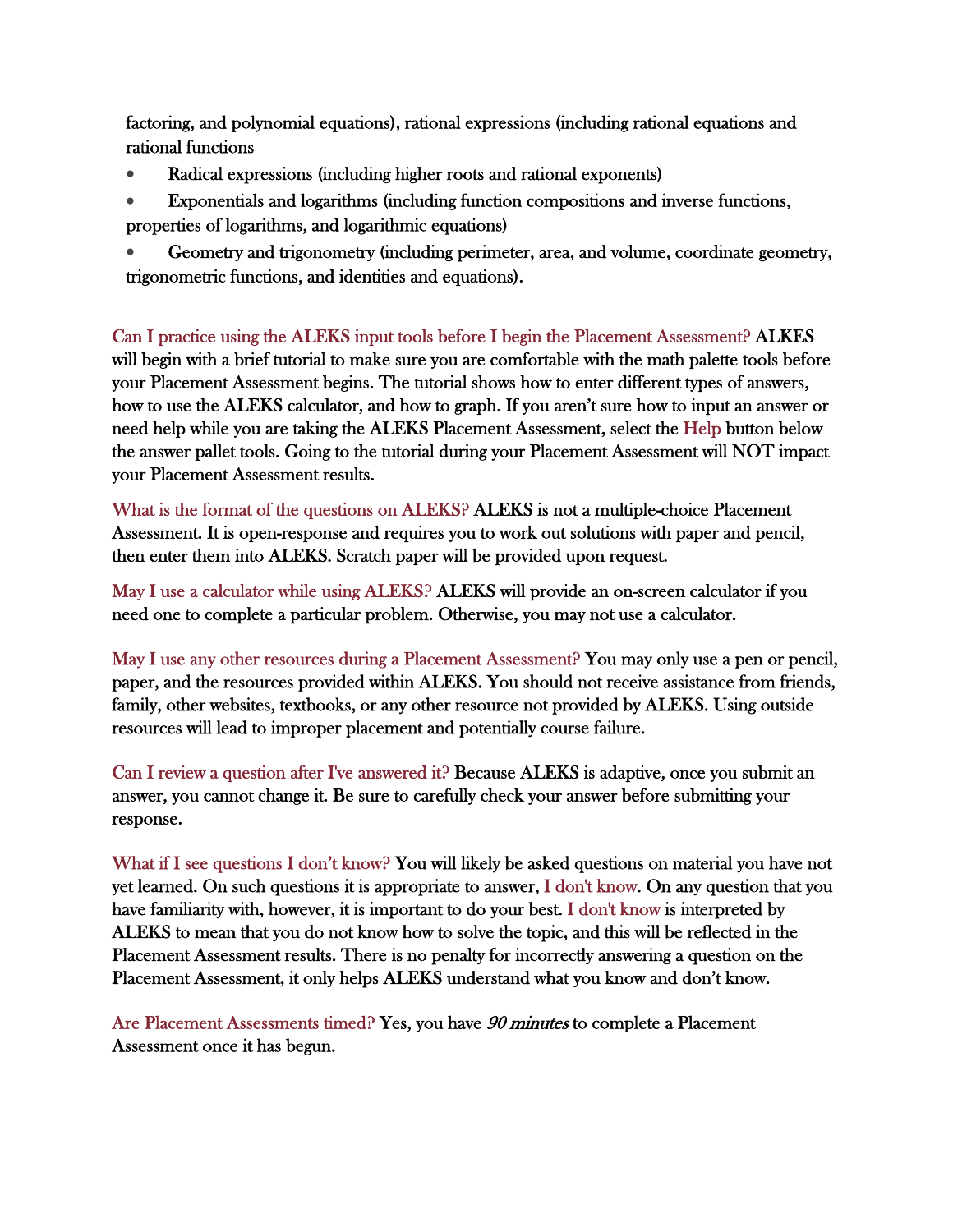What happens if I do not complete a Placement Assessment in the allotted time? If the Placement Assessment is not proctored (as in the initial Placement Assessment), you will have to restart the Placement Assessment. If the incomplete Placement Assessment is proctored and timed, you will be given a placement result, but it will not be a true reflection of your abilities.

I am ready to start my ALEKS PPL Assessment. How do I begin? To access the ALEKS PPL Assessment, go to www.umes.edu, click on "My UMES", and click on "ALEKS Math Placement Test" under "QUICK LINKS". Confirm that you are enrolling in the appropriate cohort (currently, "UMES Math Placement, Fall 2021, Spring 2022" cohort). If you have never used ALEKS before, click "No, I have never used ALEKS before". Complete the registration steps to create a new ALEKS account and click on Continue. A confirmation email will be sent to the email address you provide (make sure that you provide your UMES email address, not a personal email address). IMPORTANT: Be sure to save your login information!

What is my placement result? Your placement result (overall score) is a number between 0 and 100. It represents the percentage of topics ALEKS has identified you have mastered. Course placement is determined as follows:

| Course #        | <b>Course Name</b>             | <b>ALEKS Score Range</b> |
|-----------------|--------------------------------|--------------------------|
| Math 99         | <b>Intermediate Algebra</b>    | $0 - 45$                 |
| <b>Math 102</b> | <b>Applications of College</b> | 40-60                    |
|                 | <b>Mathematics</b>             |                          |
| Math 103        | <b>Topics of Mathematical</b>  | N/A                      |
|                 | Literacy                       |                          |
| Math 109        | College Algebra                | 46-60                    |
| Math 110        | Trigonometry & Analytic        | 61-75                    |
|                 | Geometry                       |                          |
| Math 112        | <b>Calculus I</b>              | 76-100                   |

Where can I see my score? You will receive your score immediately upon completion of your proctored Placement Assessment.

How long is my placement result valid? Your placement result (proctored placement only) is valid for up to 12 months.

What if I do not place into the course I wanted? This is a perfect opportunity to take advantage of the Prep and Learning Modules offered within ALEKS PPL in conjunction with the free tutoring offered by the Mathematics Assistance Lab. An individualized study plan will be created based on your performance on the Initial Placement Assessment. ALEKS will identify what you know and what you are ready to learn next so you can brush up on lost knowledge.

I did not place in the class I wanted. Can I take it anyway? No, you must achieve the minimum placement result to take each corresponding class.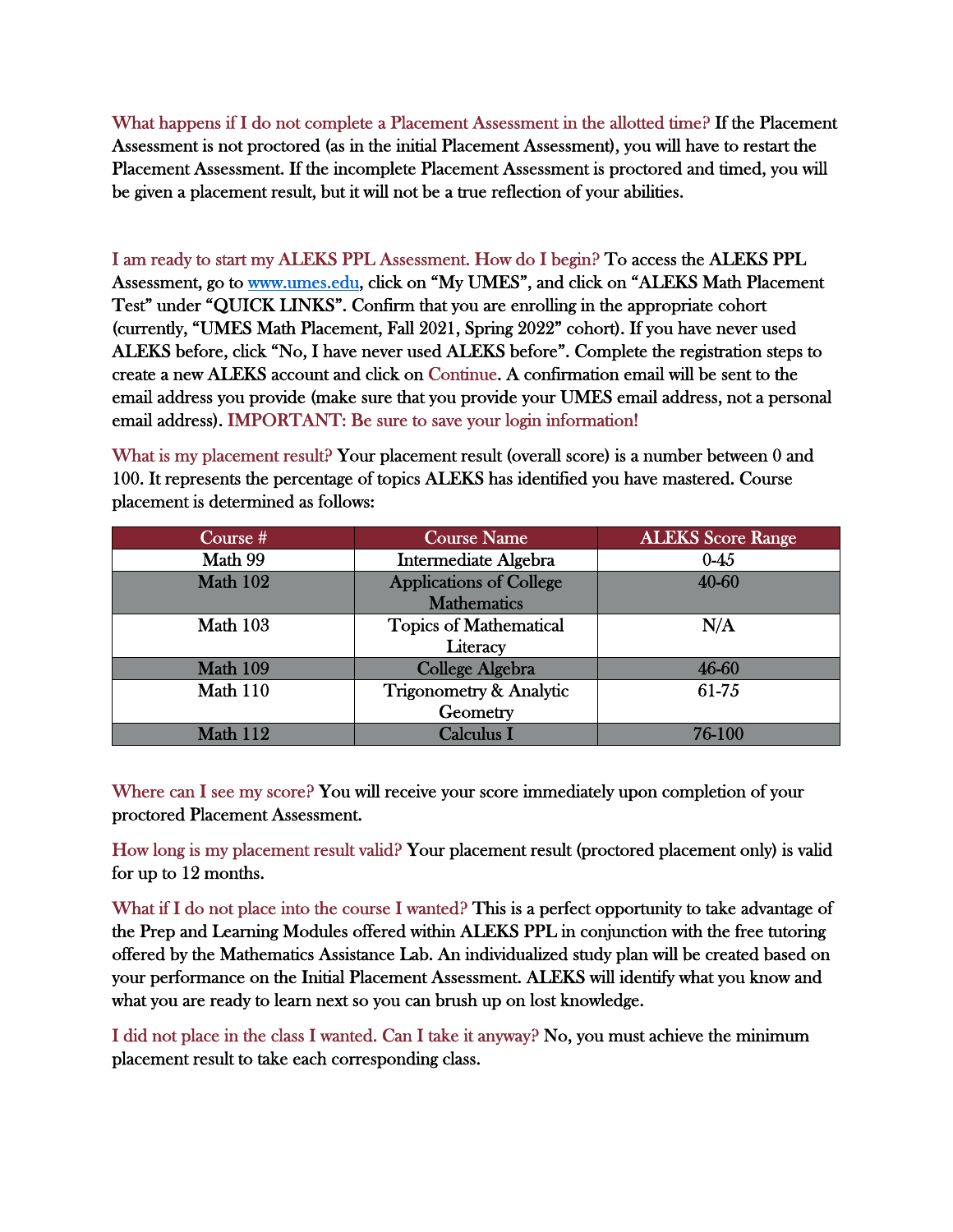Can I retake the ALEKS PPL Assessment? Yes, you may take up to two (2) Placement Assessments after the initial Placement Assessment. However, to make each attempt worthwhile, you must spend time working in your ALEKS Prep and Learning Module between Placement Assessments so that you can improve your skills. You are required to spend at least five hours in the Prep and Learning Module before taking the third placement assessment. It is recommended that you spend significant time in the Prep and Learning Module before taking either Proctored Assessment.

Can I retake the ALEKS Placement Assessment immediately? You must wait 48 hours between Placement Assessments. There is generally no benefit to re-taking the Placement Assessment immediately after completing a prior attempt. You cannot improve your results by simply re-taking the Placement Assessment without spending time in the Prep and Learning Module to refresh material that you may have forgotten.

How long do I have access to my Prep and Learning Module? You will have 12 months of access to your Prep and Learning module. Access to not pre-course will not begin until you select start on top of your screen. DO NOT select the Prep and Learning Module until you are ready to start working.

Is there an additional fee for my Prep and Learning Module? Access to Prep and Learning Module is including along with the additional Placement Assessments.

Must I work in my ALEKS Prep and Learning Module between Placement Assessments? You can retake the Placement Assessment up to two additional times to improve your score. (The highest score will be used for math placement, provided the Assessment was proctored in the Mathematics Assistance Lab). Students are required to work in the Prep and Learning Modules for a specified amount of time before each Placement Assessment to increase success.

- $2<sup>nd</sup>$  attempt (first proctored assessment)—recommended completing at least 3 hours of work in the Prep and Learning Modules before attempting assessment.
- $\bullet$   $3<sup>rd</sup>$  attempt (optional proctored assessment)—required to complete 5 additional hours of work in the Prep and Learning Modules before attempting assessment.

What are ALEKS Knowledge Checks? While working in a Prep and Learning Module, you will periodically complete a Knowledge Check to make sure you have mastered the topics you gained in Learning Mode. If you do not show mastery during the Knowledge Check, the topics will be added back to your Learning Pie so you can review them again.

Does progress in an ALEKS Prep and Learning Module count toward placement? No. You must complete a new Placement Assessment to change your placement result. Select the placement tab in the upper right corner of the ALEKS page to start a new Placement Assessment.

Can I change to a different Prep and Learning Module later? No. You may only use one Prep and Learning Module. If you are unsure which module to select, use the module recommended by ALEKS or consult with your advisor.